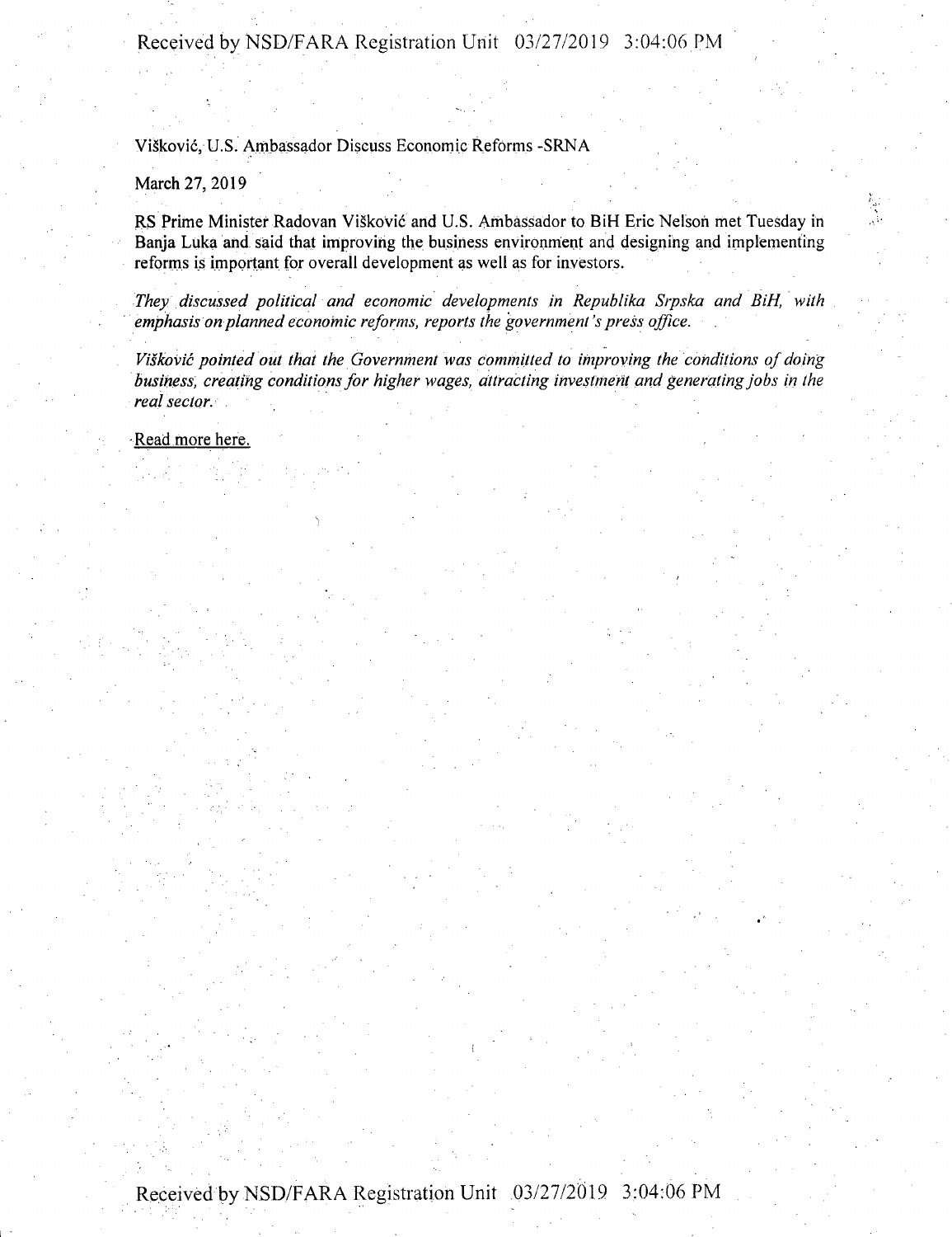Commissioner Hahn to discuss reforms with Bosnia's authorities  $-N1$ 

March 27, 2019

EU Enlargement Commissioner Johannes Hahn will arrive in Sarajevo Thursday for a visit to discuss reforms that BiH has committed to undertake. Hahn will meet with representatives of civil society organizations working on environmental issues, BiH Presidency members, the Chairman of the Council of Ministers and ministers of charge of foreign trade and finance.

Read more here.

Received by NSD/FARA Registration Unit 03/27/2019 3:04:07 PM